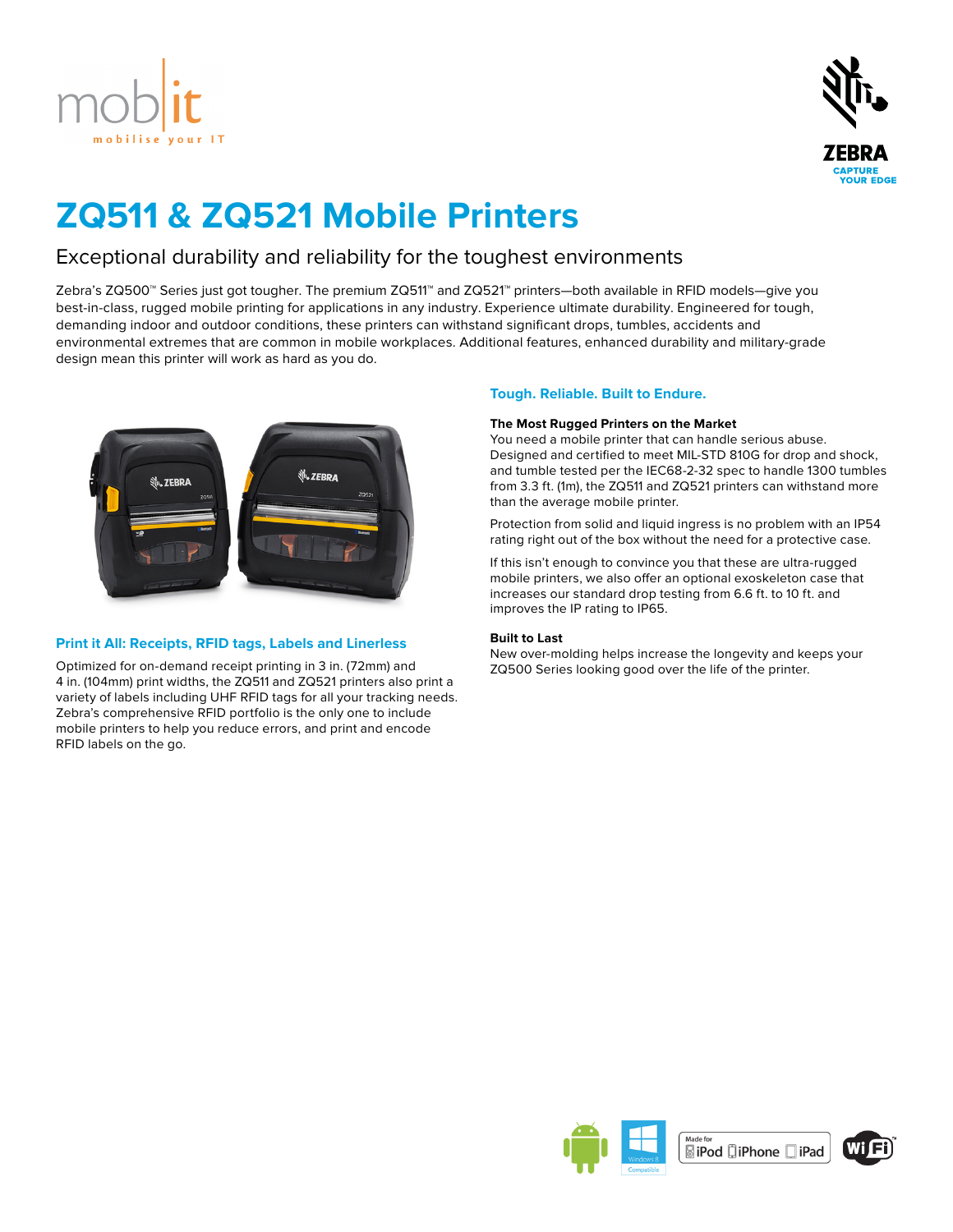# **On-the-Go Power, Functionality and Premium Performance**

#### **Get All the Benefits of Linerless Media**

Eliminate waste and improve your company's green initiative with linerless printing. Linerless media also allows your workforce to spend less time disposing waste and more time on the task at hand —improving your workforce productivity. And, since there are more labels on a roll, there are fewer rolls of media to carry and fewer media roll changes.

## **Optimize Your Printing Quality and Power**

Consistent outstanding print quality and performance are key. New printhead and print mechanism, as well as new processor and added memory, deliver it. Keep your employees on task and on schedule with the ZQ500 Series' secondary Bluetooth® communication channel. Send print jobs to the printer via one channel, while a second channel performs additional functions such as device management.

Boost print speeds (5+ inches-per minute) with the "draft mode" feature for text-only printing. Do more on a single battery charge with Zebra's patented Power Smart Print Technology™ that delivers the exact amount of power required for the highest quality printing. And, experience consistently sharp print quality—even in hot and cold temperatures—with enhanced temperature compensation.

# **Power Your Team to Do More**

The ZQ511 and ZQ521 printers' high-capacity 3250 mAh PowerPrecision+ battery powers your team—even during the longest shift. The printer also conserves battery life by entering sleep mode when not in use, then automatically wakes up when a print job is sent.

#### **Stay Connected Everywhere**

With support for 802.11ac Wi-Fi and its latest security protocols, plus Bluetooth Classic and Low Energy, your workers can count on blazing fast and secure connections. Use the dual radio to simultaneously operate 802.11ac and Bluetooth for added connectivity.

## **Easy to Operate and Manage**

#### **No Manual Needed**

ZQ500 Series printers are designed for anyone to use. The simple user interface prevents accidental printer setting changes. Large buttons increase accuracy for gloved hands and fingers. Easy media loading cuts time spent changing supplies.

#### **Simple to Manage**

Take your printing capabilities to a new level with Zebra's powerful Print DNA suite of productivity, management, development and visibility tools. Transforming printers from the inside, our solution lets you easily configure, manage and maintain your Print DNA printers anywhere around the globe. Analyze printers in real time, automate processes, manage security settings and much more.

Gain visibility and manage your ZQ500 Series Bluetooth printers inside and outside your four walls with Zebra's Bluetooth Management. Using SOTI® MobiControl® or Zebra's Printer Profile Manager Enterprise and an Android mobile computer as a gateway, you can manage printer settings, view real-time status, download and retrieve content from printers and even update the operating system.

### **Supplies, Service and Support**

#### **Zebra Certified Supplies**

Printing supplies provide a digital voice for assets across your supply chain. You rely on them to keep things running smoothly by disseminating operation-critical data throughout your organization. If something goes wrong with your printing supplies, operations are interrupted, productivity and efficiency suffer, and costs rise. That's why we design, produce and rigorously pretest our own line of labels, tags and receipt paper to ensure consistent, optimized performance, in your Zebra printer—and peace of mind for you. For industry-leading quality, service and thermal printing expertise, choose Zebra Certified Supplies.

#### **Maximize Uptime, Business Operations and Printer Visibility with Services**

You invest in Zebra printers to better serve your customers and boost operational efficiency. Now, you can ensure predictable performance and eliminate unbudgeted repair expenses with Zebra OneCare™. You get unmatched technical support direct from Zebra, as well as comprehensive repair services, including accidental damage and defined repair turn-around times. And Zebra's Visibility Services provide the real-time insight into printer operational information you need to increase printer availability and optimize utilization within your workflows.

#### **Added Peace of Mind**

Get increased protection with the ZQ511 and ZQ521 printers' standard two-year warranty, making your purchase an even better investment.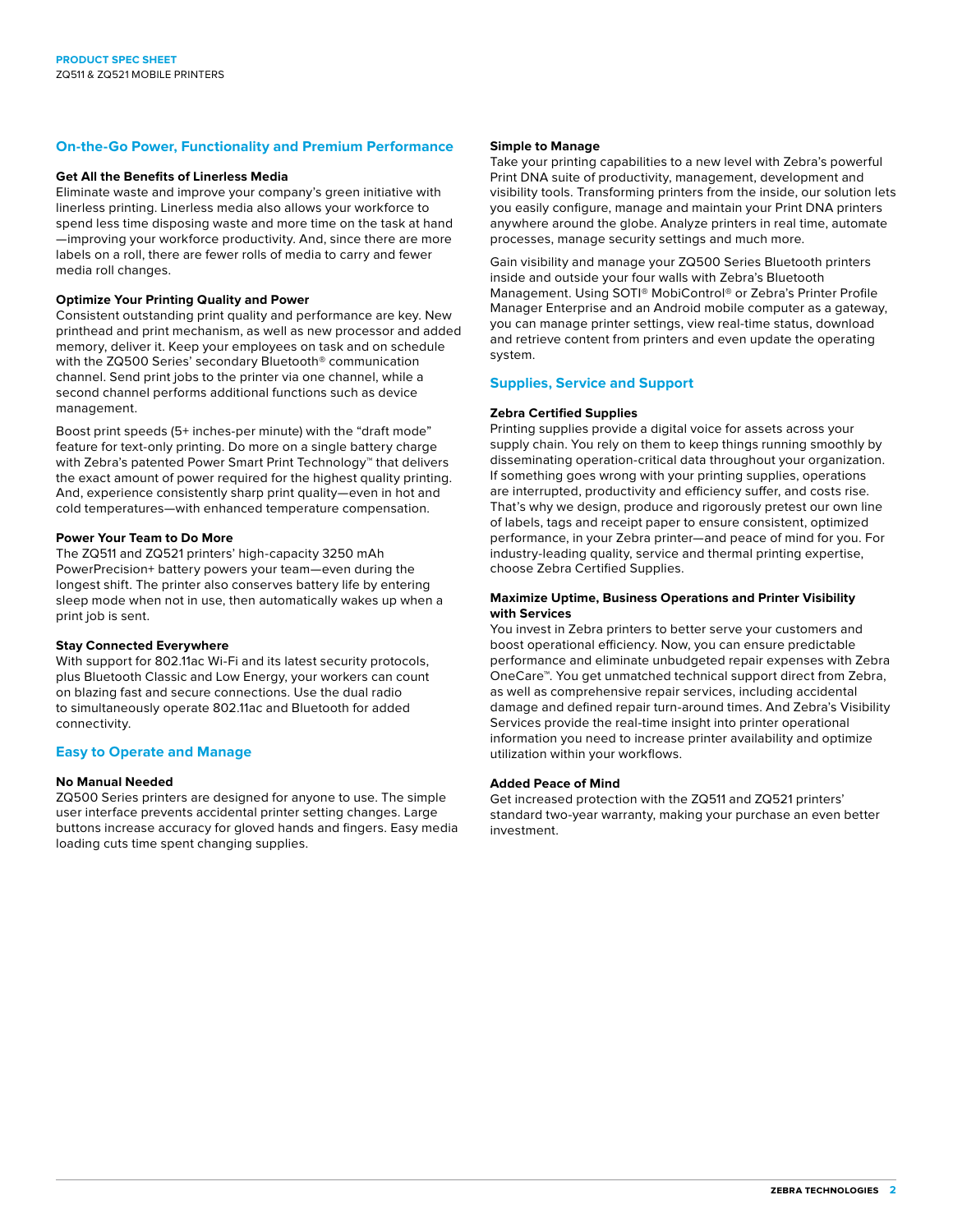# **Make the Job Easier with Accessories**

Arm your teams to do more with accessories that make the job easier. From power and charging to vehicle mounts and protection options, cradles and more, please refer to the Mobile Printer Accessory Guide, found on Zebra.com, to see all the ZQ500 Series accessories.



Continued on following page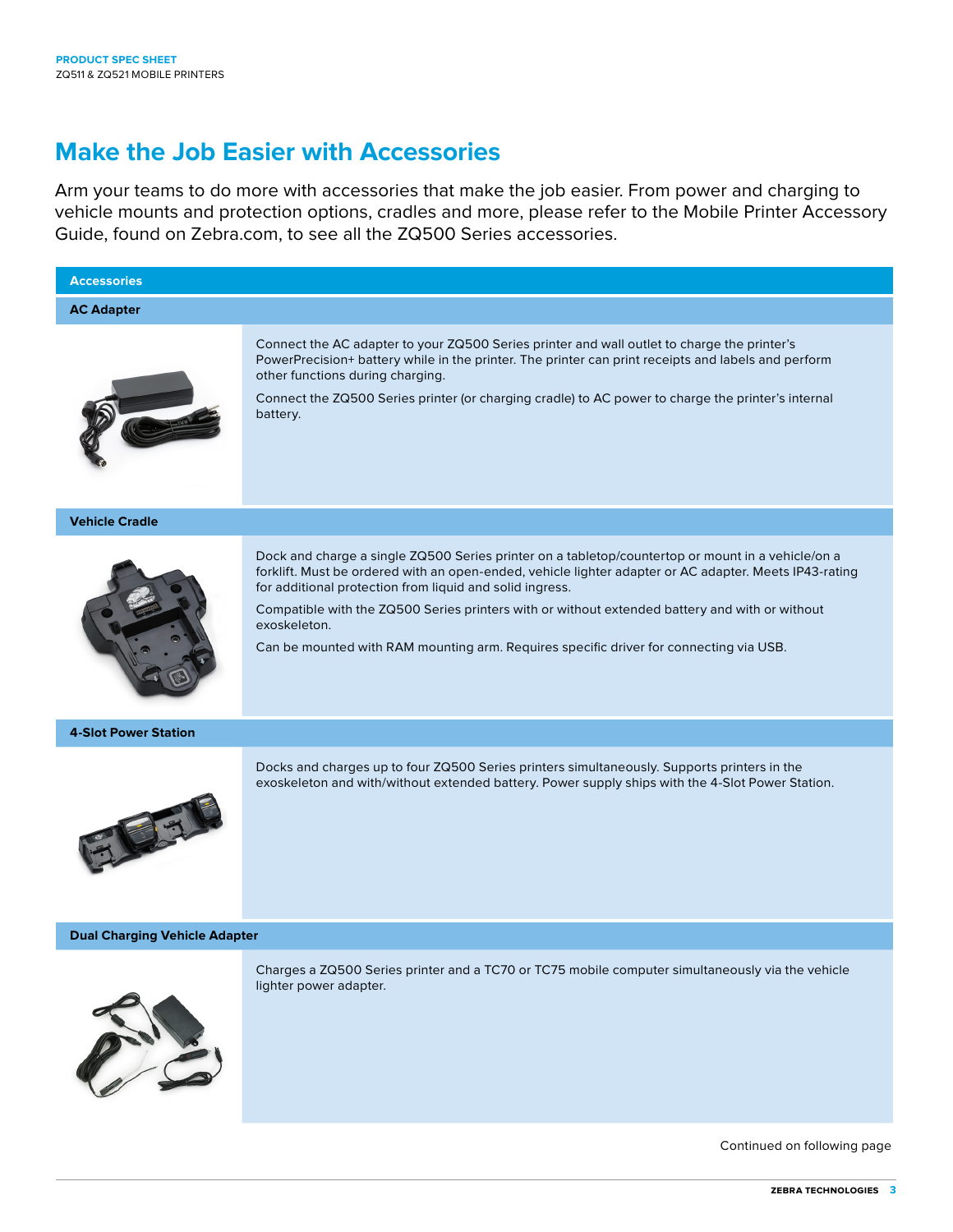# **Accessories (continued)**

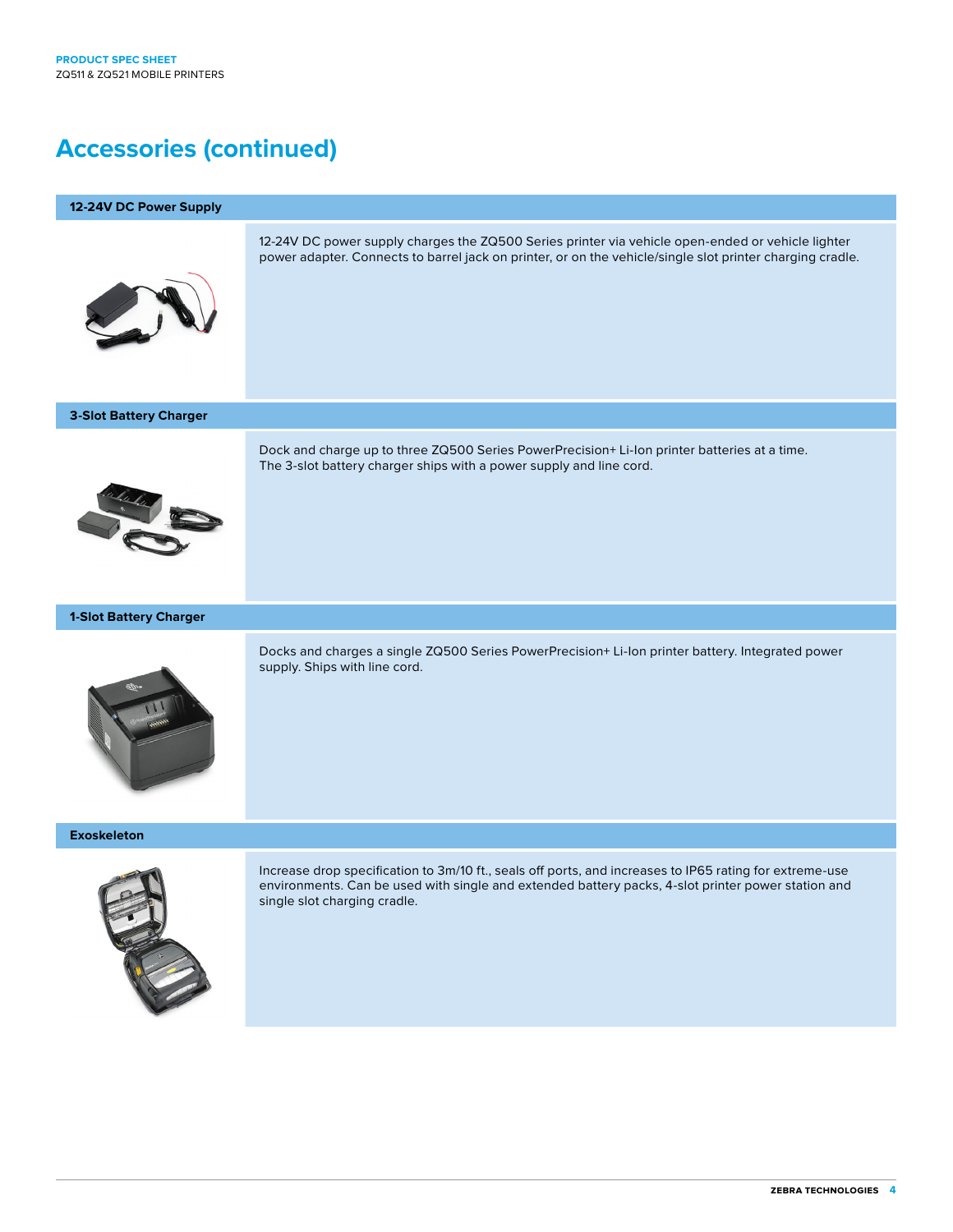# **Specifications Markets and** <br> **Specifications**

#### **Standard Features**

- Android, Apple iOS, Windows® Mobile connectivity
- Bluetooth specification 4.1 EDR + LE
- WLAN 802.11ac
- Fast roaming 802.11r supported
- 528 MHz ARM processor
- 3250 mAh PowerPrecision+ (retrievable, rechargeable Li-Ion)
- USB On-The-Go ports (with optional strain relief)
- Power Smart Print Technology—anticipates upcoming printing to optimize battery consumption and print speed
- Direct thermal printing of barcodes, text and graphics
- IP54 rated for protection against solid and liquid ingress
- MIL-STD 810G certified for drop and shock
- Tolerance of multiple drops from 6.6 ft. (2m) to concrete
- Tumble testing per the IEC68-2-32 spec with 1300 free falls from 3.3 ft./1m
- Simple easy-to-read LCD with large icons for battery and wireless status
- Dual-sided tear bar which allows for clean tears in either direction (not available with linerless SKUs)
- Supports vertical and horizontal printing
- Printer can be used in any orientation
- Center loading, adjustable for variable roll widths
- "Clamshell" design for easy media loading
- Label odometer
- XML support
- Resident fixed and scalable fonts
- Black mark and gap media sensing using fixed center position sensors
- Cold Temperature Compensation mode-optimizes/balances print speeds to allow for better print performance at lower temperatures
- PPME, Mirror, SNMP, WebServer, AirWatch® & Soto Connectors and Wavelink Avalanche®
- NTP (Network Time Protocol) support via Wi-Fi
- Sleep mode supported. Wake on Bluetooth, Wi-Fi and Touch
- Real time clock (RTC) supported for time stamp certificates in WLAN SKU's only
- QR code links to web-based help pages; not displayed on LCD
- Zebra Print Touch simplifies Bluetooth pairing and launches web-based pages with Near Field Communication (NFC) enabled devices
- RFID is available on both the ZQ511 and ZQ521 as separate products (standard channel offering)

#### **Physical Characteristics**

| <b>Dimensions</b>          | ZQ511: 5.9 in. L x 4.7 in. W x 2.4 in. H<br>150 mm L x 120 mm W x 62 mm H<br>ZQ521: 6.2 in. L x 6.1 in. W x 2.6 in. H<br>158 mm L x 155 mm W x 67 mm H |
|----------------------------|--------------------------------------------------------------------------------------------------------------------------------------------------------|
| <b>Weight with Battery</b> | ZQ511: 1.39lbs/0.63 kgs<br>ZQ521: 1.73lbs/0.79 kgs                                                                                                     |

| <b>Printer Specifications</b>                                                                                            |  |
|--------------------------------------------------------------------------------------------------------------------------|--|
| Link-OS® printer operating system                                                                                        |  |
| 203 dpi resolution (8 dots per mm)                                                                                       |  |
| 512MB RAM, 512MB Flash (standard)<br>8MB RAM, 64MB Flash (user available)                                                |  |
| ZQ511: 2.83 in./72mm<br>ZQ521: 4.09 in./104mm                                                                            |  |
| Up to 5 in./127 mm per second (with Draft Mode<br>enabled)                                                               |  |
| Black mark and gap media sensing using fixed<br>center position sensors                                                  |  |
| Maximum: 39 in.                                                                                                          |  |
| 3250 mAh (nominal), removable, rechargeable<br>PowerPrecision+Li-Ion battery, with optional<br>6500 mAh extended battery |  |
|                                                                                                                          |  |

#### **Media Characteristics**

| Minimum/Maximum  | 70511: 1.38 in /35 mm to 3.15 in /80 mm+1 mm           |
|------------------|--------------------------------------------------------|
| Media Width      | ZQ521: 2.0 in./50.8 mm to 4.45 in./113 mm+1mm          |
| Maximum Media    | ZQ511: 2.0 in./51 mm                                   |
| <b>Roll Size</b> | ZQ521: 2.24 in./57 mm                                  |
| Maximum Media    | 0.0063 in. (0.1600 mm) for labels and 0.0055 in.       |
| <b>Thickness</b> | (0.1397 mm) for tag/receipt                            |
| Minimum Media    | 0.05842 mm (0.0023 in.) for all media                  |
| <b>Thickness</b> | (ZQ511 Linerless SKU is 0.05334 mm/0.0021 in.)         |
| Media Types      | Receipt, Gap/Black-mark Label, Tag, Linerless,<br>RFID |

### **Operating Characteristics**

| Environment      | Operating Temperature: -4°F to 131°F/-20°C to 55°C<br>Operating Humidity: 10% to 90% non-condensing<br>Charging Temperature: 32°F to 104°F/0°C to 40°C<br>Cradle Temperature: 32°F to 122°F/0°C to 50°C<br>Storage Temperature: - 22°F to 150°F/-30°C to 66°C<br>Storage Humidity: 10% to 90% non-condensing |
|------------------|--------------------------------------------------------------------------------------------------------------------------------------------------------------------------------------------------------------------------------------------------------------------------------------------------------------|
| Agency Approvals | Emissions: FCC Part 15, Subpart B, EN55022<br>Class-B, EN55024, ICES-003, EN55032, and<br>EN301489                                                                                                                                                                                                           |

#### **Firmware**

CPCL and ZPL® programming languages

ZBI 2.x™—powerful programming language that lets printers run standalone applications, connect to peripherals, and much more

ESC-POS available via post-sale download

#### **Options**

• RFID encoding

• Linerless printing (with silicone platen roller only)

# **Applications**

#### **Transportation & Logistics**

- Field Service
- Cross-Docking
- Direct Store Delivery
- Proof of Pickup and Delivery and Route Accounting
- Bag Reconciliation
- Post and Parcel
- Passenger Ticketing

#### **Manufacturing/ Warehouse**

- Field Service
- Direct Store Delivery
	- Pallet Labeling
	- Packing/Staging/ Cross-Docking Labeling

#### **Government**

- Energy and Utility Meter Reading
- Parking Violations
- E-Citation

# **Retail and Hospitality**

- Click and Collect Receipt and Label Printing
- Shelf-Edge Labels
- Drive-Through Receipt Printing
- Arenas/Concert Venues/Theme Parks Receipt Printing